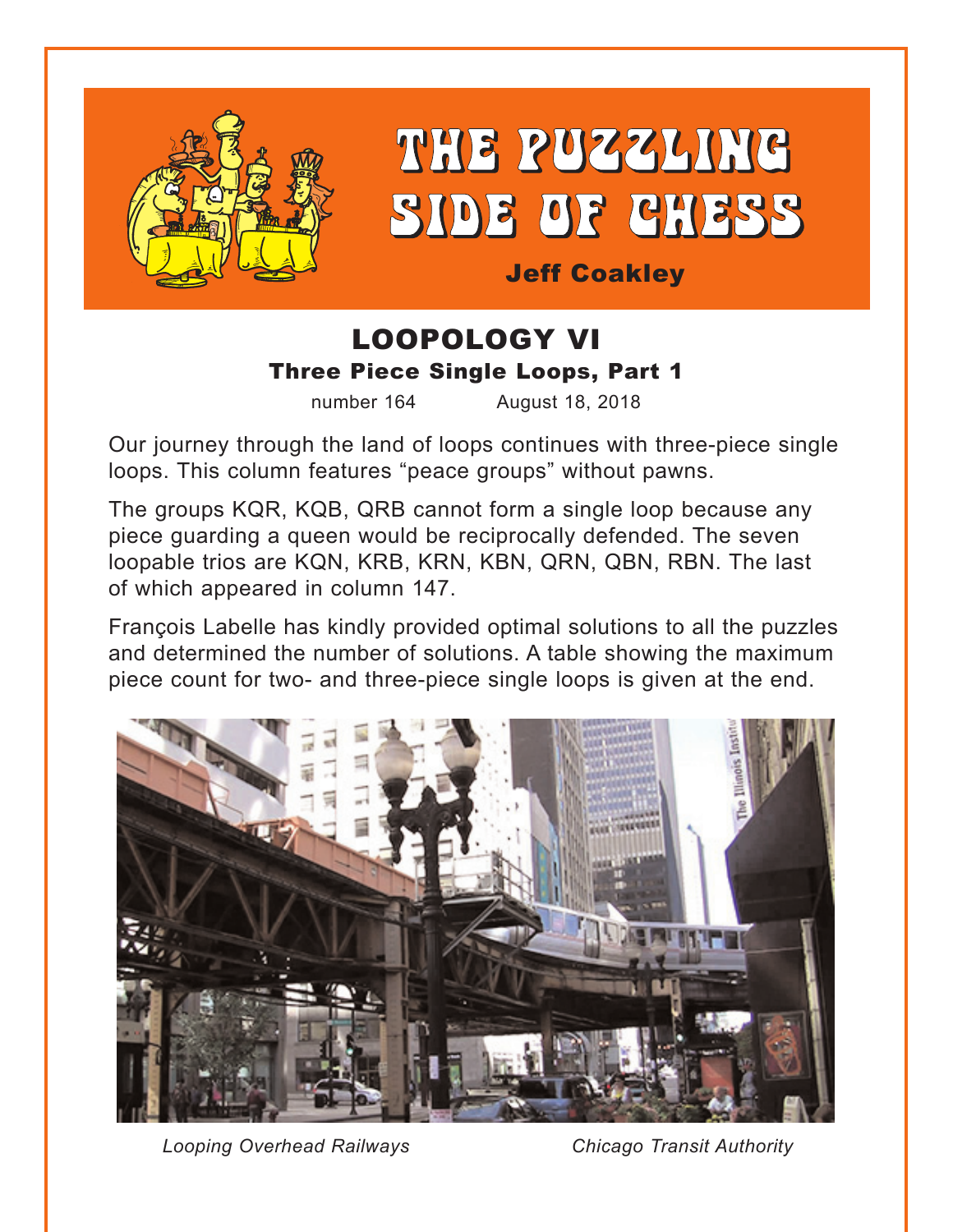### **[Single QRN Loop](#page-5-0)**

<span id="page-1-0"></span>

## 当学出生生物有名

Place three queens, three rooks and three knights so that every piece is defended exactly once and every piece defends exactly one other. The chain of defence must form a continuous loop.

For all six problems in this column, the stipulated number of pieces is the maximum possible in a single loop with an equal number of each piece.



Chicago, Illinois, the third largest city in the United States, is located on the southern shores of Lake Michigan. Famous for skyscrapers, music, and museums, its downtown area is known as "the Loop".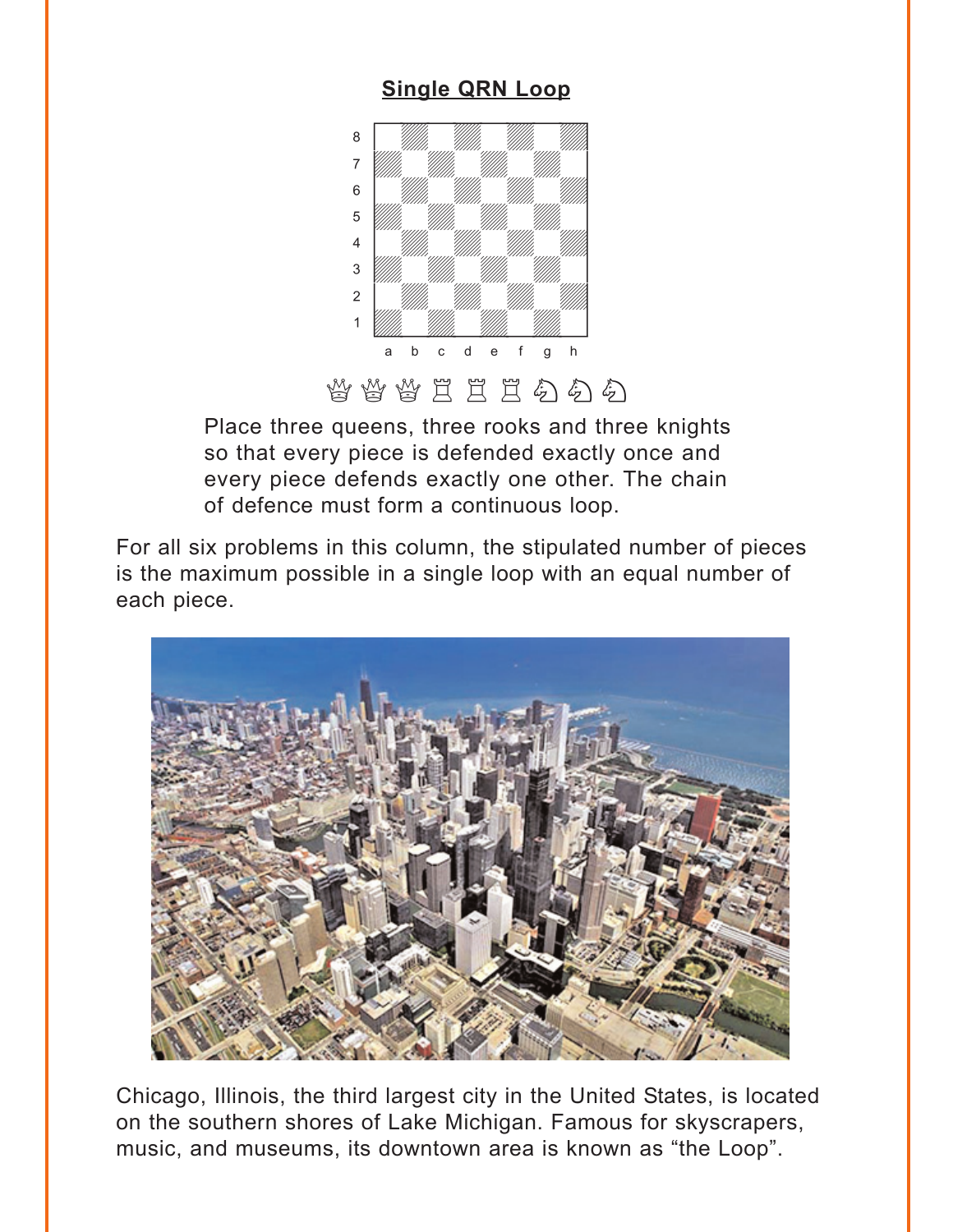### **[Single QBN Loop](#page-6-0)**

<span id="page-2-0"></span>

# $\mathcal{B}$  &  $\mathcal{B}$   $\mathcal{A}$   $\mathcal{A}$   $\mathcal{A}$   $\mathcal{A}$   $\mathcal{A}$   $\mathcal{A}$   $\mathcal{A}$   $\mathcal{A}$

Place four queens, four bishops, and four knights so that every piece is defended exactly once and every piece defends exactly one other. The chain of defence must form a continuous loop.



*Loop Reflections*

A popular tourist attraction in the Chicago Loop is *Cloud Gate*, a large stainless steel sculpture in Millenium Park. Sometimes referred to as "The Bean", it was constructed in 2006 by British artist Anish Kapoor.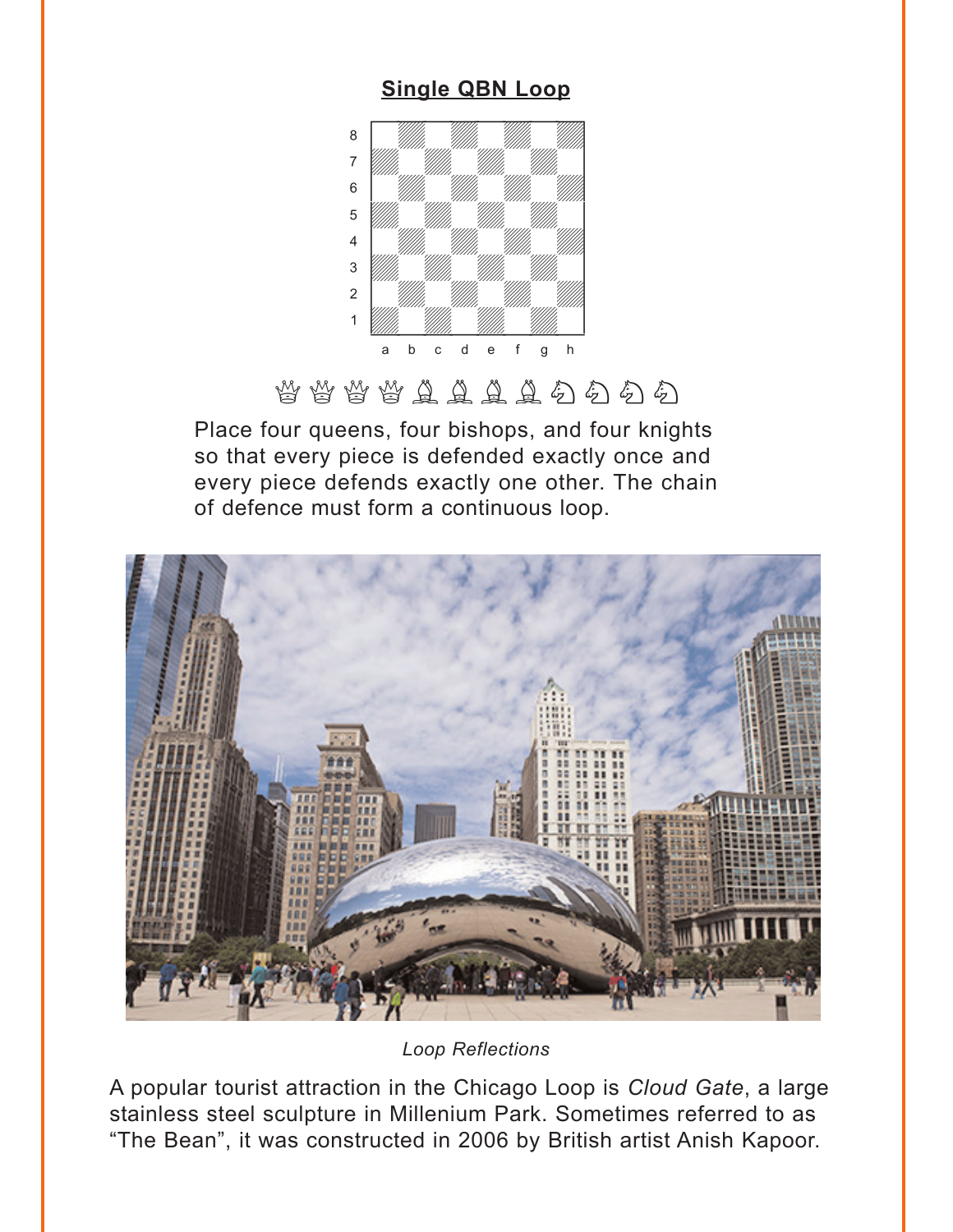### **[Single KQN Loop](#page-7-0)**

<span id="page-3-0"></span>

当当当当当年有名

Place four kings, four queens, and four knights so that every piece is defended exactly once and every piece defends exactly one other. The chain of defence must form a continuous loop.

In the previous tasks, with queens and knights on the board, there was necessarily a consistent repeating sequence of pieces. Each knight defended a queen, and each queen defended a third type of piece.

For the remaining tasks, without queens, a repeating sequence of pieces is not necessary. For example, the defensive chain in the next problem could start R-B-R-K-B-K.



#### **[Single KRB Loop](#page-8-0)**

 $\circledast$   $\circledast$   $\circledast$   $\circledast$   $\circledast$   $\circledast$   $\circledast$   $\circledast$   $\circledast$   $\circledast$ 

Place five kings, five rooks, and five bishops so that every piece is defended exactly once and every piece defends exactly one other. The chain of defence must form a continuous loop.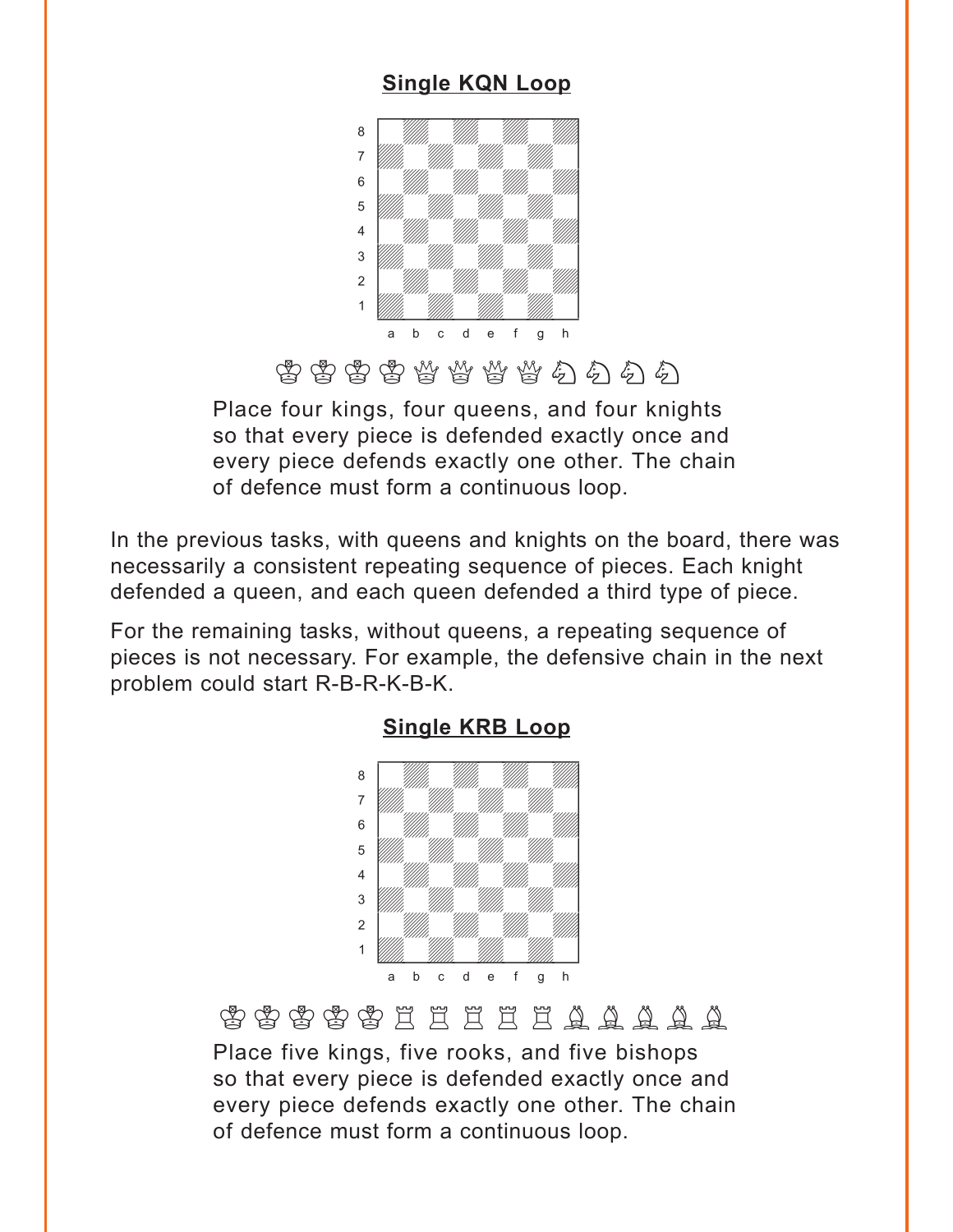### **[Single KRN Loop](#page-8-0)**

<span id="page-4-0"></span>

# 李李李李艺艺艺艺艺艺名名

Place five kings, five rooks, and five knights so that every piece is defended exactly once and every piece defends exactly one other. The chain of defence must form a continuous loop.

The final problem, with seven of each piece, may drive you loopy. Even a position with six each is quite challenging. Good luck!

#### where  $\frac{1}{2}$  is the set of  $\frac{1}{2}$ a **carattan a carattan a carattan a carattan** a carattan a carattan a carattan a carattan a carattan a carattan a<br>Tanàna amin'ny faritan'i Northern Alban ao amin'ny faritan'i Alban ao amin'ny faritan'i Antonin, ao amin'ny adwadwadwadwadwadwadwadwadwa 6 | *William William William William William William William William William William William*  $\overline{\mathcal{L}}$ <sup>4</sup> William William William William 3 *William William William William William William William William William William William William William William* 2 | *William William William William William William William William William William William* 1 *Údwarf Millian Millian Ni*llian a b c d e f g h

### **[Single KBN Loop](#page-9-0)**

# $\mathfrak{G}$  +  $\mathfrak{G}$  +  $\mathfrak{G}$  +  $\mathfrak{G}$  +  $\mathfrak{G}$  +  $\mathfrak{G}$  +  $\mathfrak{G}$  +  $\mathfrak{G}$  +  $\mathfrak{H}$  +  $\mathfrak{H}$  +  $\mathfrak{H}$  +  $\mathfrak{H}$  +  $\mathfrak{H}$  +  $\mathfrak{H}$  +  $\mathfrak{H}$  +  $\mathfrak{H}$  +  $\mathfrak{H}$  +  $\mathfrak{H}$

Place seven kings, seven bishops, and seven knights so that every piece is defended exactly once and every piece defends exactly one other. The chain of defence must form a continuous loop.

Three-piece single loops that include pawns will be covered two weeks from now in Loopology VII.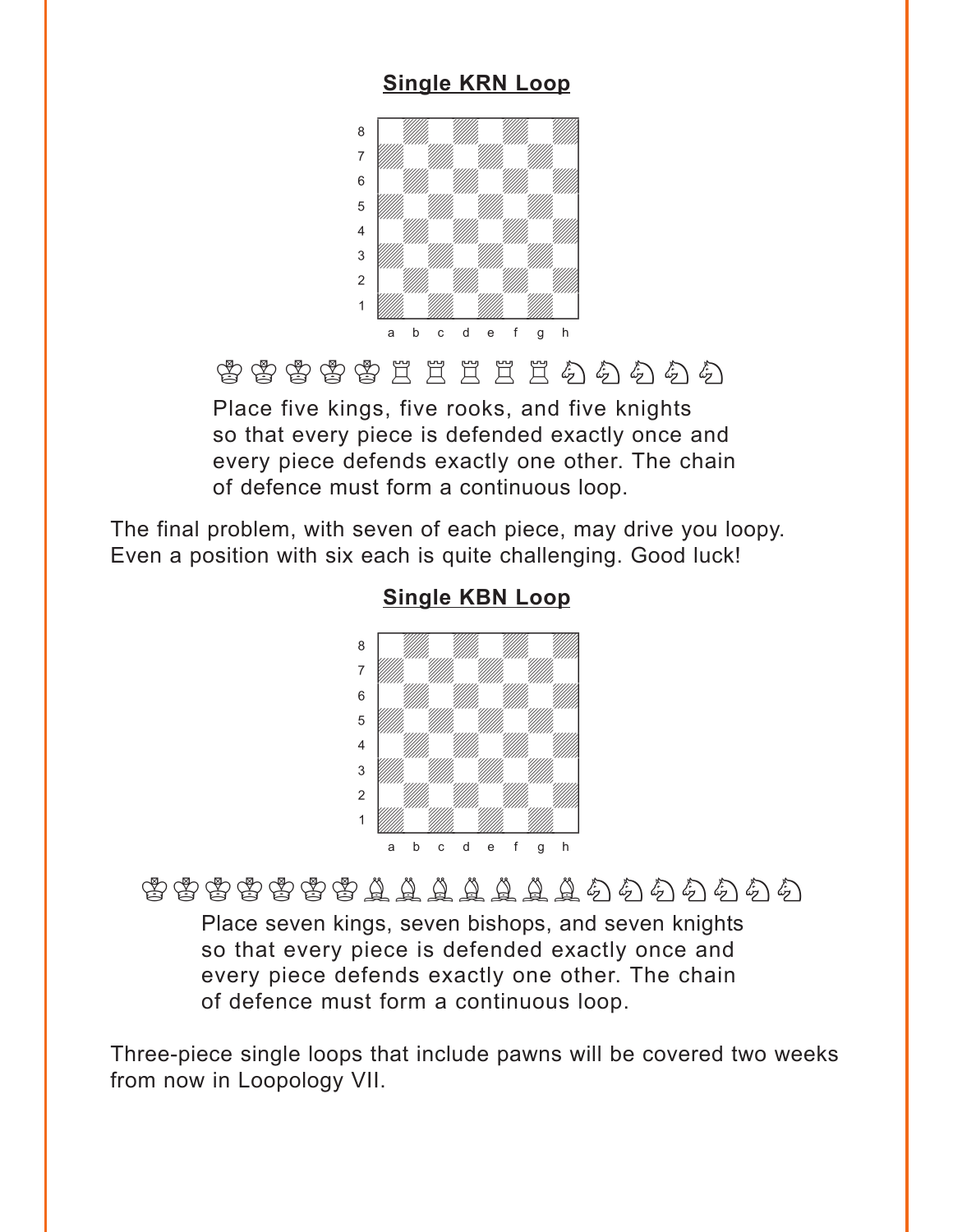## <span id="page-5-0"></span>**SOLUTIONS**

**PDF hyperlinks.** You can advance to the solution of any puzzle by clicking on the underlined title above the diagram. To return to the puzzle, click on the title above the solution diagram.

*Archives***.** Past columns and a detailed index of problem-types and composers are available in the *Puzzling Side of Chess* archives.

#### **[Single QRN Loop](#page-1-0)**

François Labelle 2018 *Puzzling Side of Chess*



<sup>9</sup> pieces, 3 each

There are 71 solutions, none symmetrical. This total does not include positions with the same pattern that are reflections or rotations of a previously counted solution, a convention used for all problems.

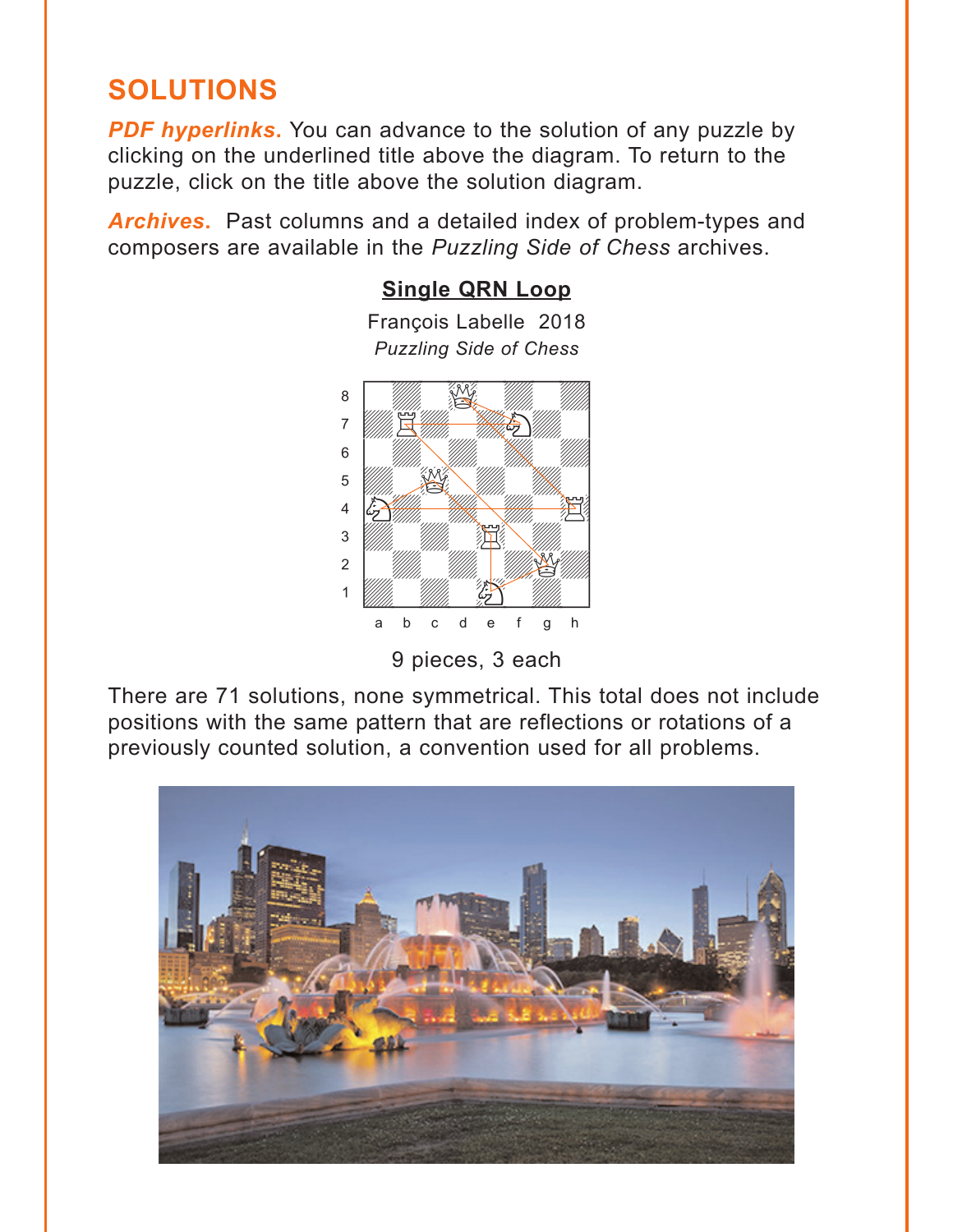<span id="page-6-0"></span>**[Single QBN Loop](#page-2-0)** François Labelle 2018 *Puzzling Side of Chess* w\_\_\_\_\_\_\_\_w



12 pieces, 4 each

There are 85 solutions. Nine, including the diagram\*, are symmetrical.

Qd1 Bf1 Ng2 Qh4 Bh6 Ng7 Qe8 Bc8 Nb7 Qa5 Ba3 Nb2 \* Ng1 Qe2 Bc2 Nh7 Qg5 Bg3 Nb8 Qd7 Bf7 Na2 Qb4 Bb6 Qe1 Bg1 Nc5 Qa6 Ba2 Nf7 Qd8 Bb8 Nf4 Qh3 Bh7 Nc2 Qf1 Bf7 Na2 Qb4 Bb6 Na7 Qc8 Bc2 Nh7 Qg5 Bg3 Nh2 Qf1 Bf7 Nh5 Qg3 Ba3 Ne7 Qc8 Bc2 Na4 Qb6 Bh6 Nd2 Bg1 Nf2 Qh3 Bh7 Nc2 Qb4 Bb8 Nc7 Qa6 Ba2 Nf7 Qg5 Qc2 Bd2 Na5 Qb7 Bd7 Nh3 Qf2 Be2 Nh5 Qg7 Be7 Na3 Qb3 Bd3 Nh7 Qf8 Be8 Nh5 Qg3 Be3 Na7 Qc8 Bd8 Na5 Qc3 Bd3 Na6 Qb8 Bd8 Nh4 Qf3 Be3 Nh6 Qg8 Be8 Na4



The "Chicago Loop" got its name because of the cable car turning loops at the end of the downtown railway lines.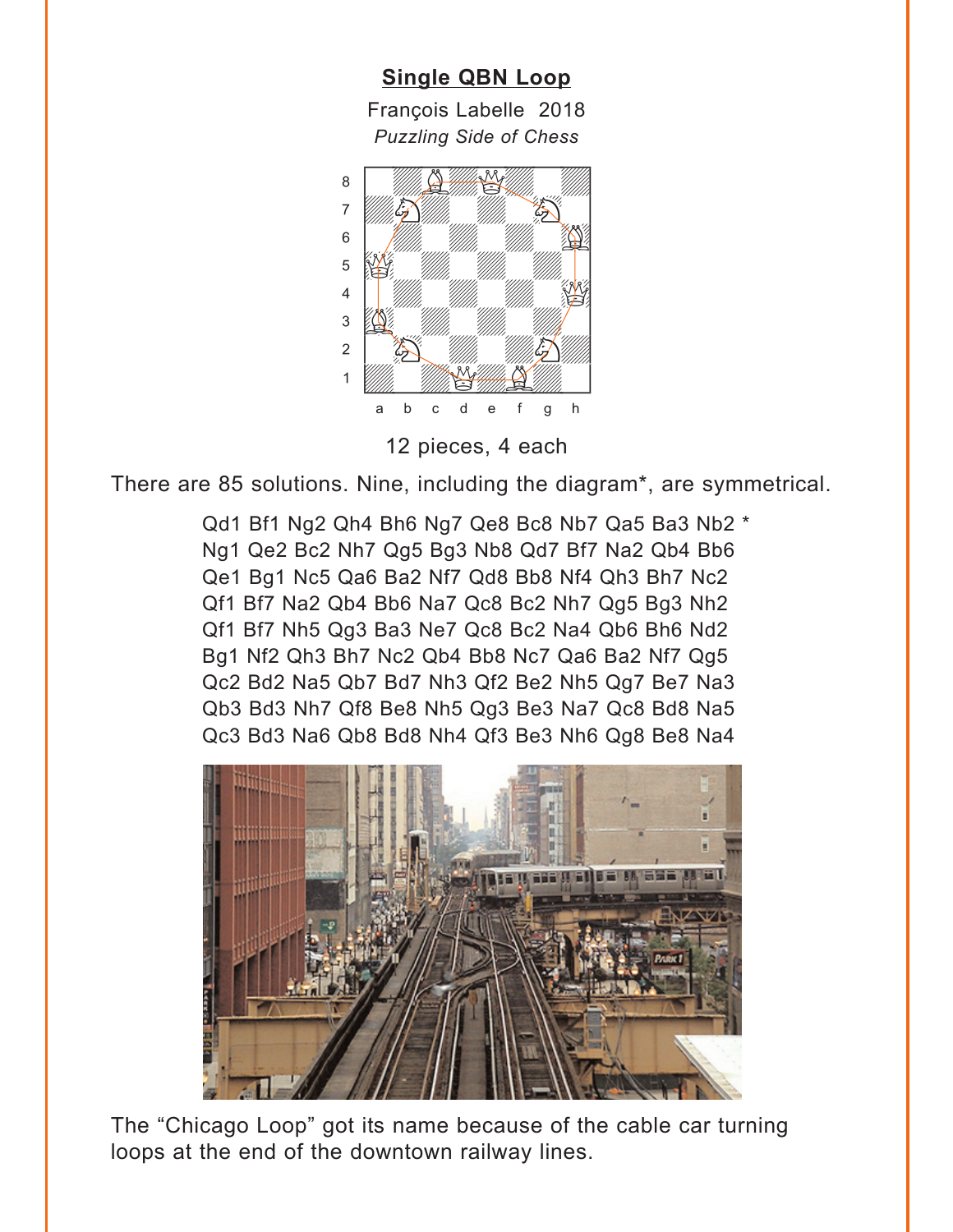<span id="page-7-0"></span>**[Single KQN Loop](#page-3-0)** François Labelle 2018 *Puzzling Side of Chess* w\_\_\_\_\_\_\_\_w  $\begin{picture}(60,60) \put(0,0){\line(1,0){15}} \put(1,0){\line(1,0){15}} \put(1,0){\line(1,0){15}} \put(1,0){\line(1,0){15}} \put(1,0){\line(1,0){15}} \put(1,0){\line(1,0){15}} \put(1,0){\line(1,0){15}} \put(1,0){\line(1,0){15}} \put(1,0){\line(1,0){15}} \put(1,0){\line(1,0){15}} \put(1,0){\line(1,0){15}} \put(1,0){\line(1,0){15}} \put(1,$ adwadd adward a bhaile ann an 1972. Tha ann an 1972 ann an 1972 an 1972 ann an 1972 ann an 1972. Tha ann an 19  $\frac{1}{2}$  ,  $\frac{1}{2}$  ,  $\frac{1}{2}$  ,  $\frac{1}{2}$  ,  $\frac{1}{2}$  ,  $\frac{1}{2}$  ,  $\frac{1}{2}$  ,  $\frac{1}{2}$  $\mathbf{E}$   $\mathbf{E}$   $\mathbf{E}$   $\mathbf{E}$   $\mathbf{E}$   $\mathbf{E}$   $\mathbf{E}$   $\mathbf{E}$   $\mathbf{E}$   $\mathbf{E}$   $\mathbf{E}$   $\mathbf{E}$   $\mathbf{E}$   $\mathbf{E}$   $\mathbf{E}$   $\mathbf{E}$   $\mathbf{E}$   $\mathbf{E}$   $\mathbf{E}$   $\mathbf{E}$   $\mathbf{E}$   $\mathbf{E}$   $\mathbf{E}$   $\mathbf{E}$   $\mathbf{$ <sup>4</sup> *William William Communication*  $\frac{1}{2}$ ÛQdwdwdwd]  $\frac{1}{\sqrt{2}}\left(\frac{1}{\sqrt{2}}\right)^{2}\left(\frac{1}{\sqrt{2}}\right)^{2}\left(\frac{1}{\sqrt{2}}\right)^{2}\left(\frac{1}{\sqrt{2}}\right)^{2}\left(\frac{1}{\sqrt{2}}\right)^{2}\left(\frac{1}{\sqrt{2}}\right)^{2}\left(\frac{1}{\sqrt{2}}\right)^{2}\left(\frac{1}{\sqrt{2}}\right)^{2}\left(\frac{1}{\sqrt{2}}\right)^{2}\left(\frac{1}{\sqrt{2}}\right)^{2}\left(\frac{1}{\sqrt{2}}\right)^{2}\left(\frac{1}{\sqrt{2}}\right)^{2}\left(\frac{1$ a b c d e f g h

12 pieces, 4 each

There are 101 solutions. including 13 symmetrical.

Nc1 Qa2 Ka5 Na6 Qb8 Ke8 Nf8 Qh7 Kh4 Nh3 Qg1 Kd1 \* Qd1 Kf1 Ng2 Qh4 Kh6 Ng7 Qe8 Kc8 Nb7 Qa5 Ka3 Nb2 Qd1 Kg1 Ng2 Qh4 Kh7 Ng7 Qe8 Kb8 Nb7 Qa5 Ka2 Nb2 Qe1 Kc3 Nb2 Qa4 Kc6 Nb7 Qd8 Kf6 Ng7 Qh5 Kf3 Ng2 Qg1 Kg4 Ng5 Qh7 Ke7 Nd7 Qb8 Kb5 Nb4 Qa2 Kd2 Ne2 Qc1 Kh1 Nh2 Qg4 Kg6 Nh7 Qf8 Ka8 Na7 Qb5 Kb3 Na2 Qd1 Kg1 Ng2 Qh4 Kh6 Ng7 Qe8 Kb8 Nb7 Qa5 Ka3 Nb2 Qd1 Kh1 Ng2 Qf4 Kh6 Ng7 Qe8 Ka8 Nb7 Qc5 Ka3 Nb2 Qe1 Kc3 Nb2 Qa4 Ka6 Nb7 Qd8 Kf6 Ng7 Qh5 Kh3 Ng2 Qe1 Kc3 Nb2 Qa4 Ka7 Nb7 Qd8 Kf6 Ng7 Qh5 Kh2 Ng2 Ng1 Qe2 Kc2 Nb3 Qa5 Ka8 Nb8 Qd7 Kf7 Ng6 Qh4 Kh1 Ng1 Qe2 Kb2 Nb3 Qa5 Ka8 Nb8 Qd7 Kg7 Ng6 Qh4 Kh1 Kh1 Ng2 Qe3 Kc3 Nb2 Qa4 Ka8 Nb7 Qd6 Kf6 Ng7 Qh5



*Knocked for a loop.*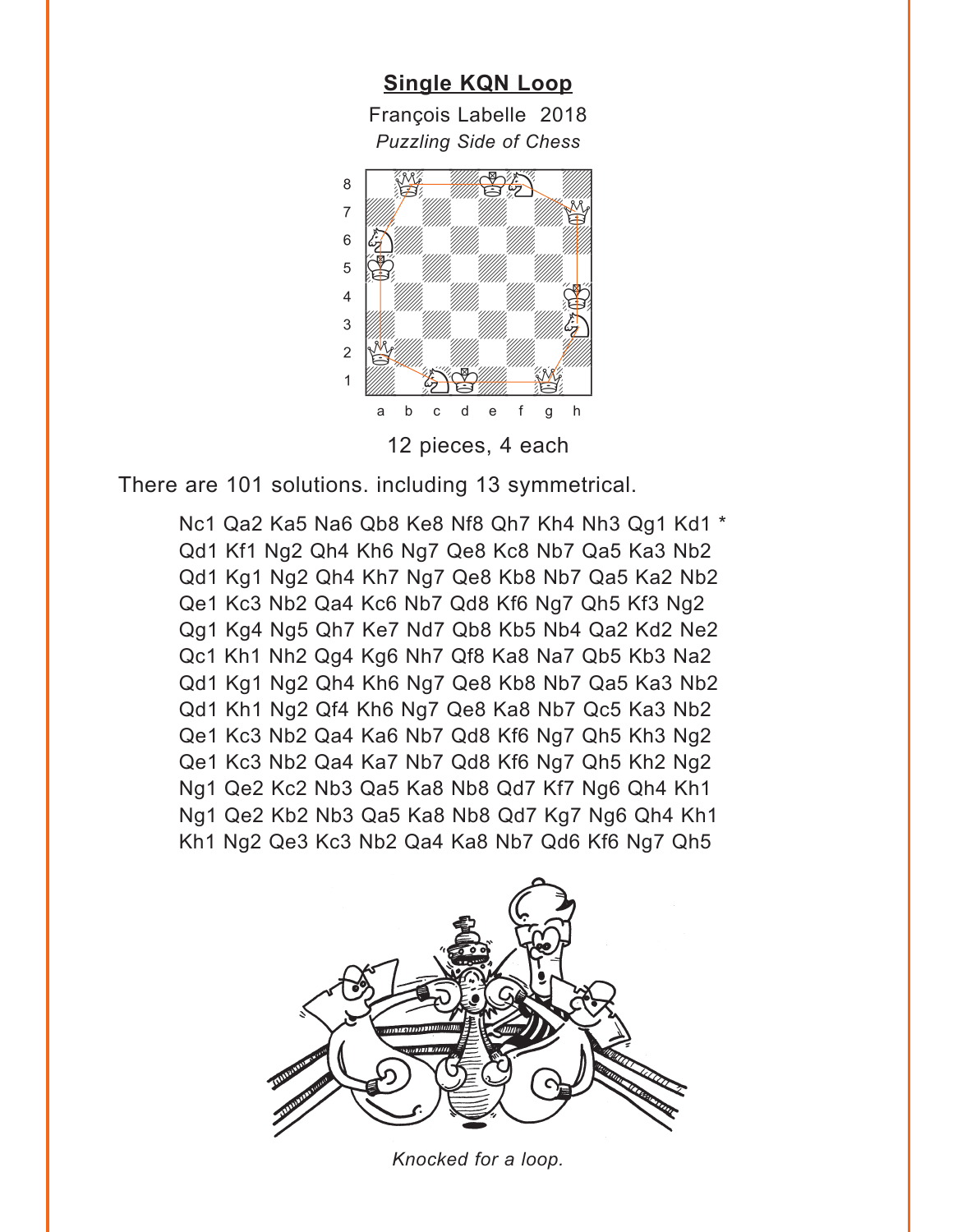<span id="page-8-0"></span>**[Single KRB Loop](#page-3-0)** François Labelle 2018 *Puzzling Side of Chess* w\_\_\_\_\_\_\_\_w





### **[Single KRN Loop](#page-4-0)**

François Labelle 2018 *Puzzling Side of Chess*





1078 solutions, none symmetrical.